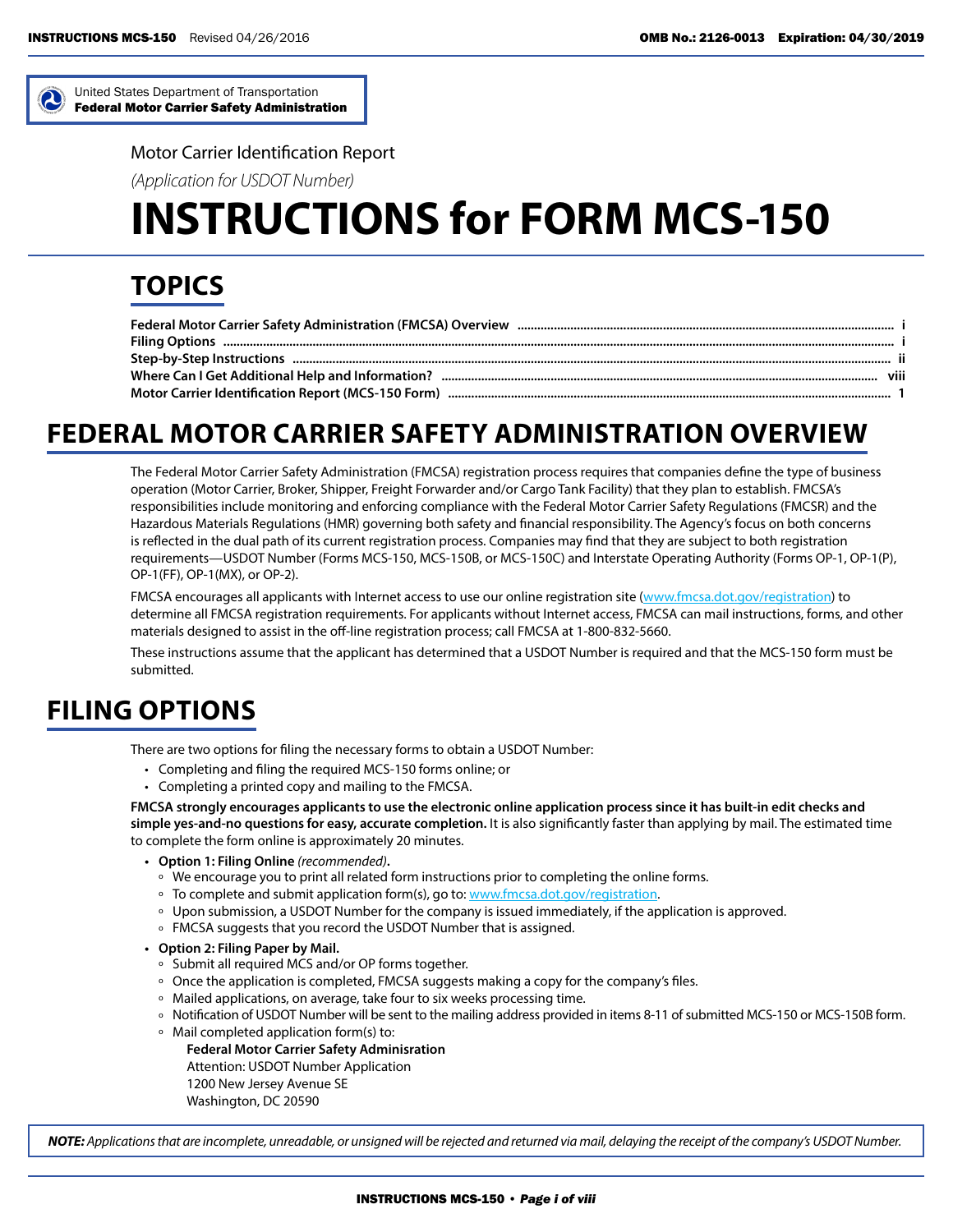### <span id="page-1-0"></span>**STEP-BY-STEP INSTRUCTIONS**

These instructions will assist in preparing a complete and accurate MCS-150 application. The instruction numbers below correspond to the numbered items on the MCS-150 form. When completing the application, please print clearly in ink or type all information.

**Reason for Filing** *(Top of Form)* — The information in the table below represents the valid reasons for filing the MCS-150 form. Select one of the four reasons and mark its corresponding box at the top of the form under "Reason for Filing," and complete all the items on the form that are mandatory for the selected reason.

| If you would like to:                                                                      | Select the following under "Reason for Filing":    | <b>Complete the following form items:</b>                                                                             |
|--------------------------------------------------------------------------------------------|----------------------------------------------------|-----------------------------------------------------------------------------------------------------------------------|
| Obtain a USDOT Number - first<br>time filer.                                               | NEW APPLICATION                                    | All applicable items (1-31); exclude items 16<br>and 28.                                                              |
| File the formal MCS-150 Biennial<br>Update, or update MCS-150<br>information.              | BIENNIAL UPDATE OR CHANGES                         | All applicable items 1-16, 29-31, and any<br>others where information has changed<br>since the company's last update. |
| Notify FMCSA that the company<br>is no longer operating as an<br>interstate Motor Carrier. | <b>OUT OF BUSINESS NOTIFICATION</b>                | All applicable items 1-16 and 29-31.                                                                                  |
| Reapply after New Entrant<br>Registration has been revoked<br>(USDOT Number inactivated).  | REAPPLICATION (AFTER REVOCATION OF NEW<br>ENTRANT) | All applicable items (1-31). In item 16 enter<br>the USDOT Number previously assigned to<br>the company.              |

*NOTE: If the company was previously assigned a USDOT Number, do NOT submit this form to obtain a new USDOT Number. That is, if the company currently has or has had at any time a USDOT Number, then the only valid reasons for completing this form are: reapplication after revocation of a new entrant registration; out of business notification; or biennial update or other interim change to the company's MCS-150 application information.*

*See instructions labeled ["To find out if a company already has a USDOT Number](#page-7-0)" on page viii of this document.*

*If a sole proprietor owner/operator submits personal information for registration purposes to obtain a USDOT number or operating authority, this information will be publicly available on FMCSA websites. This published information may include, but is not limited to, the sole proprietor owner/ operator's home address, telephone number, and email address when the contact information serves as the business contact information.*

**1. Legal Business Name** — This is the legal name of the business entity that owns/controls the Motor Carrier operation. The name entered here should be the full legal business name (the name on the incorporation certificate, partnership agreement, tax records, etc.).

For example, if the company is a:

- **Sole Proprietorship/Individual**, enter the legal name, e.g., "John A. Doe"
- **Partnership**, enter the legal names of all partners, e.g., "John A. Doe and Jane B. Smith"
- **Corporation**, enter the name on the incorporation certificate *(this name must include the type of corporation)*, e.g., "John Doe INC", "John Doe LLC".
- **2. Doing Business As Name** Enter the company's trade name if it is different from the company's official business name (the name entered in item 1). For example, if you entered "John A. Doe" in item 1 as the company's official business name, but the trade name, or "Doing Business As" name, is "John's Trucking Company", you would enter "John's Trucking Company" in this item.
- **3-6. Principal Place of Business** Enter the physical address of where the company is engaged in business operations related to the transportation of persons or property and where safety records are regularly maintained. This address will be used by FMCSA for on-site visits to Motor Carriers for the purpose of conducting safety audits, investigations, and other activities. A P.O. Box is not acceptable as a Principal Place of Business, nor is the address of a consultant, service agent, or attorney of a Motor Carrier unless the Motor Carrier engages in operations related to the transportation of persons or property at that location.
- **7. Colonia** *(Mexico Only)*If the company's principal address (and safety records location) is in Mexico, enter the "Colonia" or "Barrio" in Mexico.
- **8-11. Mailing Address** Enter the mailing address where the company wants all its FMCSA correspondence to be sent (this may be a P.O. Box). If all parts of this address are the same as the "Principal Place of Business" *(items 3-6)*, check the "Same as Principal Address" button and skip items 8-11. However, if any parts of the mailing and principal addresses differ, check the "Mailing address below" button and complete all items 8-11.
- **12. Colonia** *(Mexico Only)*If the company's mailing address is in Mexico, enter the "Colonia" or "Barrio" in Mexico.
- **13. Principal Business Phone Number** Enter the primary telephone number, including area code, for the "Principal Place of Business" *(items 3-6)*. This may be a cell phone number.
- **14. Principal Contact Cell Phone Number** Enter the cell phone number, if any, including area code. If this is the same as the "Principal Business Phone Number" *(item 13)*, enter "Same".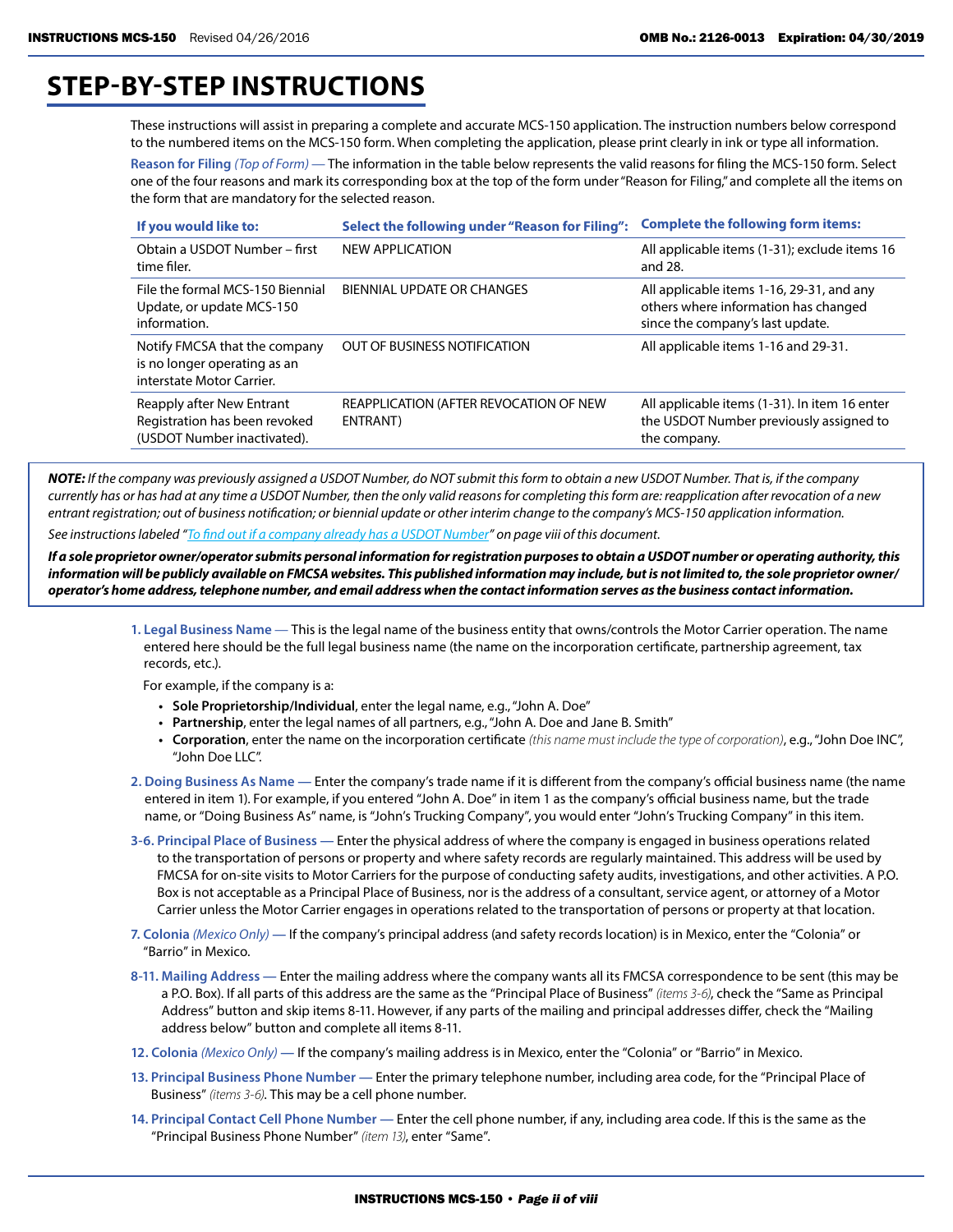- **15. Principal Business Fax Number** Enter the company's fax number, if any, including area code. If this is the same as the "Principal Business Phone Number" *(item 13)*, enter "Same".
- **16. USDOT Number** If the company is not a new applicant (that is, if it already has a USDOT Number) enter the company's USDOT Number.
- **17. MC or MX Number** If the company has already been assigned an "MC" or "MX" identification number for Interstate FMCSA Operating Authority, enter the number. This includes MC or MX numbers that are pending.
- **18. Dun & Bradstreet Number** If the company has a Dun & Bradstreet identifier number, enter it. If you do not know the number, visit [www.dnb.com](http://www.dnb.com), or call Dun & Bradstreet at 1-800-999-3867.
- **19. IRS/Tax ID Number** Enter the Employer Identification Number (EIN) assigned to the Motor Carrier company by the Internal Revenue Service. **(Sole proprietor owner/operators who do not have an EIN may submit their SSN instead of EIN, but are encouraged to obtain an EIN rather than using an SSN to register for a DOT number.)**
- **20. E-Mail Address** Enter the e-mail address, if the company has one, for the official point of contact.
- **21. Carrier Mileage** Enter the total mileage of all Commercial Motor Vehicles (CMV) in the company's operation to the nearest 10,000 miles for the previous 12 months. If the company has been in operation less than 12 months, enter mileage operated to date. If the company has not operated within the last 12 months, enter 0.
- **22. Company Operations** The company operation type will tell FMCSA what type(s) of Motor Carrier or Hazardous Materials Shipper operations the company plans to provide. If you select only Hazmat Shipper (no carrier operation) from the list, the company is not required to obtain a USDOT Number, so no filing is needed. Read the instructions and definitions below before responding. These selections will determine if this business is regulated by the FMCSA.

*NOTE: The Pipeline and Hazardous Materials Safety Administration (PHMSA) regulates Motor Carriers and Shippers of hazardous materials. If the company will carry or ship hazardous materials it may need to be registered with PHMSA [\(https://www.phmsa.dot.gov/hazmat/registration](https://www.phmsa.dot.gov/hazmat/registration)) in addition to FMCSA.*

#### Select all that apply:

**A. Interstate Carrier —** The company is an Interstate Carrier if any part of its operation transports property or passengers in support of interstate commerce, i.e., the property or passengers cross State lines either before the company received them, while the company is transporting them, or after the company has transferred the property or passengers. The transportation of the property or passengers may include transport by plane, train, or boat in addition to the company's commercial motor vehicle. For example: if the origination and destination indicated on the bill of lading — when one exists — are not in the same State, then the shipment is interstate and the company needs to be registered as an Interstate Carrier.

The company is also considered to be an Interstate Carrier if the property or passengers being transported will ever do ANY of the following:

- Cross State lines (including a place outside the United States)
- Move from the United States or a U.S. territory to a foreign country, or vice versa
- Have origination and destination points within a State, but pass through another State or foreign country during transport.
- **B. Intrastate Hazmat Carrier** The company is an Intrastate Hazardous Materials Carrier if any part of its business operation meets ALL of the following criteria:
	- Transports Hazardous Materials in quantities that are regulated by the Department of Transportation (DOT)
	- Never crosses State lines (including a place outside the United States)
	- Never moves from the United States or U.S. territory to a foreign country, or vice versa
	- Never passes through another State or foreign country during transport.

The company is required to comply with FMCSA Safety Regulations and Hazardous Materials Regulations.

- **C. Intrastate Non-Hazmat Carrier** The company is an Intrastate Non-Hazardous Materials Carrier if its business operation meets ALL of the following criteria:
	- Does NOT transport Hazardous Materials in quantities that are regulated by the DOT
	- Never crosses State lines (including a place outside the United States)
	- Never moves from the United States or U.S. territory to a foreign country, or vice versa
	- Never passes through another State or foreign country during transport.
- **D. Interstate Hazmat Shipper** The company is an Interstate Hazardous Materials Shipper if any part of its business operation offers, or makes Hazardous Materials available to a carrier for, transportation in interstate or foreign commerce. If the company makes the Hazardous Materials available AND also transports the Hazardous Materials, then the company is considered to be both an Interstate Hazmat Shipper and an Interstate or Intrastate Motor Carrier. Companies that are Hazmat Shippers only (don't provide carrier transport) do not need a USDOT Number to operate and therefore are not required to file this form. Interstate Hazmat Shippers must, however, still comply with the Hazardous Materials Regulations.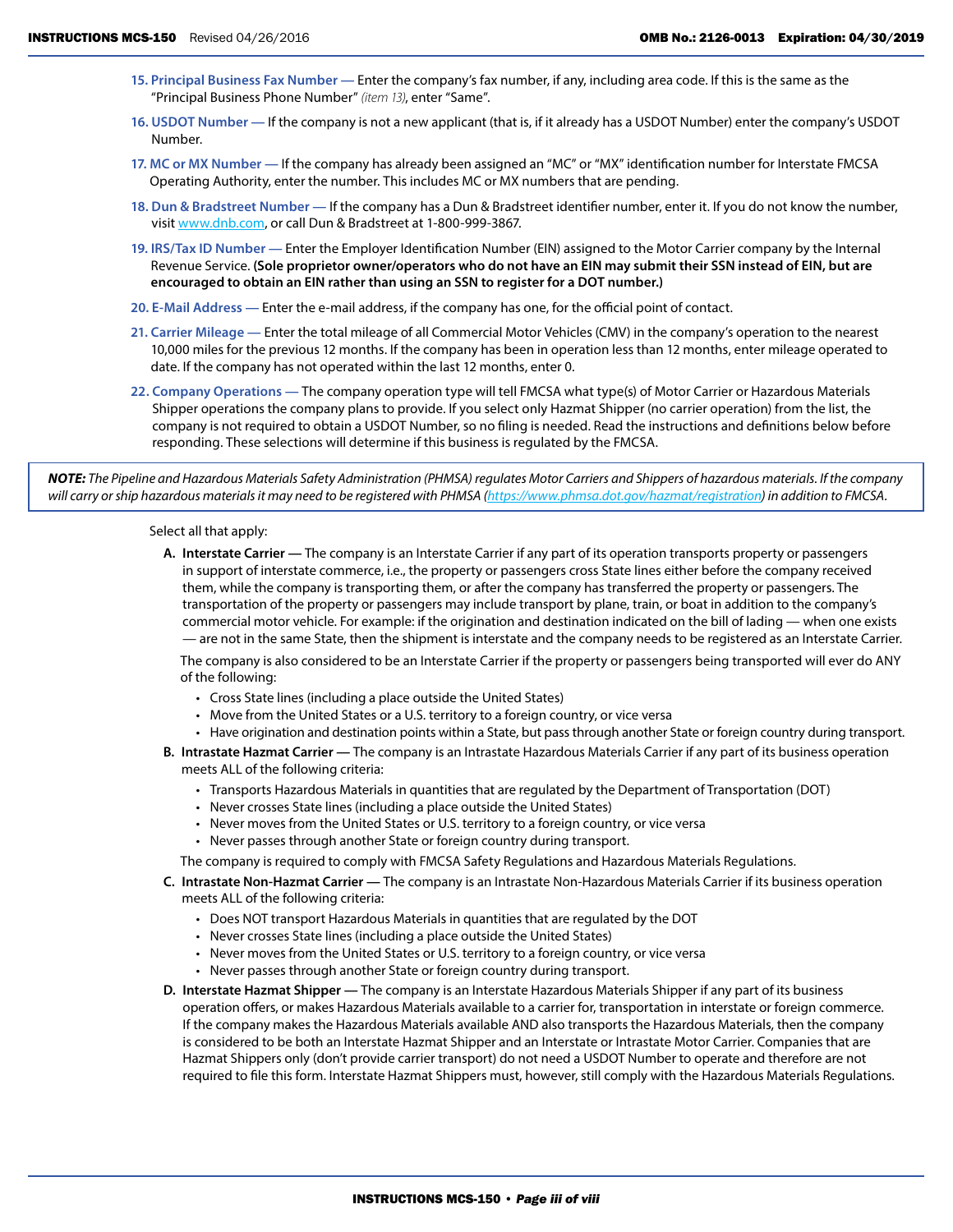- **E. Intrastate Hazmat Shipper** The company is an Intrastate Hazardous Materials Shipper if it exclusively tenders or makes Hazardous Materials available to an Intrastate Hazmat Carrier for actual transport. If the company offers or makes available Hazardous Materials AND transports Hazardous Materials, then it is considered as both an Intrastate Hazmat Shipper and an Interstate or Intrastate Motor Carrier (both options should be selected in response to this item). If the company never operates as a carrier, but only operates as a Hazmat Shipper, it is not required to obtain a USDOT Number and need not file this form. However, it will be required to comply with the Hazardous Materials Regulations.
- **23. Operation Classifications** Operation classification is based on the type of business the company is engaged in and will help determine the FMCSA regulations the company is subject to. It will also determine if the company requires Interstate Operating Authority. The company's operations may place it under multiple operation classifications, so selections should be made carefully.

Definitions of Classifications:

**A. Authorized For-Hire —** A non-exempt (exempt Motor Carriers are defined in part B below) Motor Carrier who receives compensation for transporting passengers, FMCSA-regulated goods, or household goods that are owned by others.

*NOTE: If you select "Authorized For-Hire Carrier" as one of the company's operation classifications, the company will also be required to obtain Interstate Operating Authority (MC or MX Number) by filing the appropriate OP form with the FMCSA.*

> **B. Exempt For-Hire —** A Carrier who receives compensation for transporting ONLY exempt goods (commodities that are NOT regulated by the FMCSA); or an Interstate Carrier transporting exclusively within a commercial zone that is exempt from FMCSA operating authority rules. Carriers are also exempt if they ONLY transport employees of their company (e.g., a company shuttles its own employees to and from a work station). Exempt status typically excuses a carrier from the Operating Authority requirement, but a USDOT Number is still required.

*NOTE: Administrative Ruling No. 119 ([www.fmcsa.dot.gov/registration/administrative-ruling-119](https://www.fmcsa.dot.gov/registration/administrative-ruling-119)) provides additional guidance for identifying EXEMPT commodities (those NOT regulated by the FMCSA). If all the commodities that the company transports appear on this list, then the commodities are considered exempt. Information about commercial zone exemptions may be found at 49 CFR 372 [\(www.ecfr.gov/cgi-bin/](http://www.ecfr.gov/cgi-bin/retrieveECFR?gp=1&ty=HTML&h=L&mc=true&=PART&n=pt49.5.372) [retrieveECFR?gp=1&ty=HTML&h=L&mc=true&=PART&n=pt49.5.372\)](http://www.ecfr.gov/cgi-bin/retrieveECFR?gp=1&ty=HTML&h=L&mc=true&=PART&n=pt49.5.372).*

- **C. Private Property** A company that transports its own cargo, usually as a part of a business that produces, uses, sells, and/or buys the cargo that is being hauled.
- **D. Private Motor Carrier of Passengers (Business)** Private Motor Carrier of Passengers (Business) means a private motor carrier engaged in the interstate transportation of passengers which is provided in the furtherance of a commercial enterprise and is NOT available to the public at large. Examples include companies that use buses to transport their employees without collecting a fee from them, or professional entertainers who use buses to transport themselves to or from performances. Commercial businesses that provide passenger transportation to the general public are NOT Private Motor Carrier of Passengers (Business).
- **E. Private Motor Carrier of Passengers (Non-Business)** Private Motor Carrier of Passengers (Non-Business) means a private motor carrier involved in the interstate transportation of passengers which is NOT provided in the furtherance of a commercial enterprise and is NOT available to the public at large. Examples include churches, private schools, civic organizations, scout groups, and other organizations that own or lease a vehicle for the private transportation of their membership. If any of these organizations makes passenger transportation available to non-members and charges a fee for such service, it is operating as a for-hire carrier and is NOT a Private Motor Carrier of Passengers (Non-Business).
- **F. Migrant** Interstate transportation provided by a Contract Carrier, but not a Common Carrier, of three or more migrant workers to or from their employment using any motor vehicle other than a passenger automobile or station wagon. A Contract Carrier provides transport service to one or more companies on a contract basis. Contract carriers do not maintain a regularly scheduled service. A Common Carrier transports persons or property for pay to anyone at any time and to any place within its operating authority.
- **G. U.S. Mail** Transportation of U.S. mail under contract with the U.S. Postal Service.
- **H. Federal Government** Transportation of property or passengers by a U.S. Federal Government Agency.
- **I. State Government** Transportation of property or passengers by a U.S. State Government Agency.
- **J. Local Government** Transportation of property or passengers by a local municipality.
- **K. Indian Tribe** Transportation of property or passengers by a federally recognized Indian tribal government.
- **L. Other** Transportation of property or passengers by an operation classification not described above; or if a broker, indicate what kind of transportation is arranged, Property or Household Goods.

*NOTE: If the carrier's vehicles are sometimes leased to another motor carrier, select the appropriate options (A-K) indicating all types of operations performed.*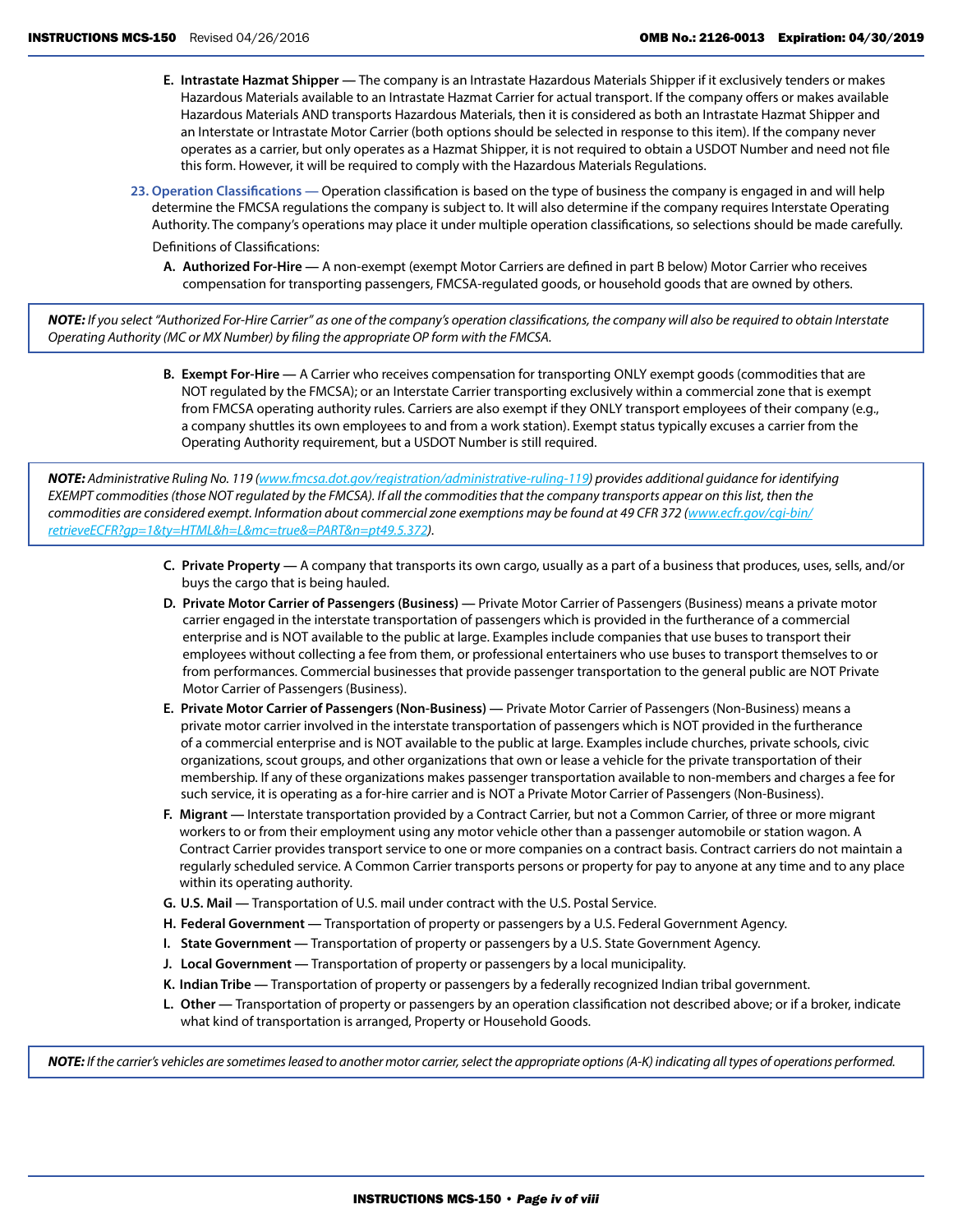**24. Cargo Classifications —** Refers to the types of materials the company transports or ships (offers for transport). The company may transport/ship materials from multiple categories. Select all the letters corresponding to the types of cargo the company transports/ships. If "Other" is selected, enter the name of the commodity in the space provided.

*NOTE: If you indicate that the company transports passengers, it means that the company uses a motorcoach, school bus, mini-bus, van, or limousine to*  transport passengers. Do not select this item if someone rides along to assist the driver when the company's primary business is to transport property. If *you check this option, you will also have to indicate the number of each type of passenger vehicle that is owned or leased under the motorcoach, school bus, mini-bus, van, or limousine headings provided in item 26 of this form.*

**25. Hazardous Materials (Carrier or Shipper) —** Complete this item only if the company transports or ships (offers for transport) Hazardous Materials. Otherwise, proceed to item 26.

- The letters "C" and "S" in the columns refer to "Carrier" and "Shipper." Select "C" or "S" next to the Hazardous Materials that the company carries or ships. If the company is both a Carrier and a Shipper of the Hazardous Materials, select both "C" and "S."
- The letters "B" and "NB" refer to "Bulk" and "Non-bulk." Select "B" or "NB" next to the appropriate Hazardous Materials if the company transports/ships in Bulk or Non-Bulk as defined under [49 CFR 171.8.](https://www.gpo.gov/fdsys/granule/CFR-2011-title49-vol2/CFR-2011-title49-vol2-sec171-8)

The Hazardous Materials Classes and Divisions listed below correspond to those listed in 49 CFR 173.2. (Short descriptions are provided. For more information see the Hazardous Materials guide at [www.fmcsa.dot.gov/regulations/hazardous-materials.](https://www.fmcsa.dot.gov/regulations/hazardous-materials))

- **A.** Div 1.1 Explosives (with mass explosion hazard)
- **B.** Div 1.2 Explosives (with projection hazard)
- **C.** Div 1.3 Explosives (with predominantly fire hazard)
- **D.** Div 1.4 Explosives (with no significant blast hazard)
- **E.** Div 1.5 Explosives (Very insensitive explosives; blasting agents)
- **F.** Div 1.6 Explosives (Extremely insensitive detonating substances)
- **G.** Div 2.1 Flammable Gas
- **H.** Div 2.1 LPG (Liquefied Petroleum Gas)
- **I.** Div 2.1 Methane Gas
- **J.** Div 2.2 Non-Flammable Compressed Gas
- **K.** Div 2.2 D (Anhydrous Ammonia)
- **L.** Div 2.3 A (Poison Gas which is Poison Inhalation Hazard (PIH) Zone A)
- **M.** Div 2.3 B (Poison Gas which is PIH Zone B)
- **N.** DIV 2.3 C (Poison Gas which is PIH Zone C)
- **O.** DIV 2.3 D (Poison Gas which is PIH Zone D)
- **P.** Class 3 Flammable and Combustible Liquid
- **Q.** Class 3 A (Flammable Liquid which is a PIH Zone A)
- **R.** Class 3 B (Flammable Liquid which is a PIH Zone B)
- **S.** Combustible Liquid (Refer to 49 CFR 173.20 (b))
- **T.** Div 4.1 Flammable Solid
- **U.** Div 4.2 Spontaneously Combustible Material
- **V.** Div 4.3 Dangerous When Wet Material
- **W.** Div 5.1 Oxidizer
- **X.** Div 5.2 Organic Peroxide
- **Y.** Div 6.1 A (Poison Liquid which is a PIH Zone A)
- **Z.** Div 6.1 B (Poison Liquid which is a PIH Zone B)
- **AA.** Div 6.1 Poison (Poisonous Liquid with no inhalation hazard)
- **BB.** Div 6.1 Solid (Meets the definition of a poisonous solid)
- **CC.** Div 6.2 Infectious Substance (Etiologic agent)
- **DD.** Class 7 Radioactive Materials
- **EE.** HRCQ (Highway Route Controlled Quantity of Radioactive Material)
- **FF.** Class 8 Corrosive Material
- **GG.** Class 8 A (Corrosive Liquid which is a PIH Zone A)
- **HH.** Class 8 B (Corrosive Liquid which is a PIH Zone B)
- **II.** Class 9 Miscellaneous Hazardous Materials (See [www.](https://www.fmcsa.dot.gov/regulations/hazardous-materials) [fmcsa.dot.gov/regulations/hazardous-materials](https://www.fmcsa.dot.gov/regulations/hazardous-materials) for more details)
- **JJ.** Elevated Temperature Material (Meets definition in 49 CFR 171.8 for an elevated temperature material)
- **KK.** Infectious Waste (Meets definition in 49 CFR 171.8 for an infectious waste)
- **LL.** Marine Pollutants (Meets Definition in 49 CFR 171.8 for a marine pollutant)
- **MM.** Hazardous Sub (RQ) (Meets definition in 49 CFR 171.8 of a reportable quantity of a hazardous substance)
- **NN.** Hazardous Waste (Meets definition in 49 CFR 171.8 of a hazardous waste)
- **OO.** ORM (Meets definition in 49 CFR 171.8 of Other Regulated Material)

*NOTE: Information on Poison Inhalation Hazards is found in column 7 of the Hazardous Materials table (49 CFR 172.101). Specific Hazardous Materials*  information can be obtained by accessing the Hazmat Table at *[www.fmcsa.dot.gov/regulations/hazardous-materials](https://www.fmcsa.dot.gov/regulations/hazardous-materials)*.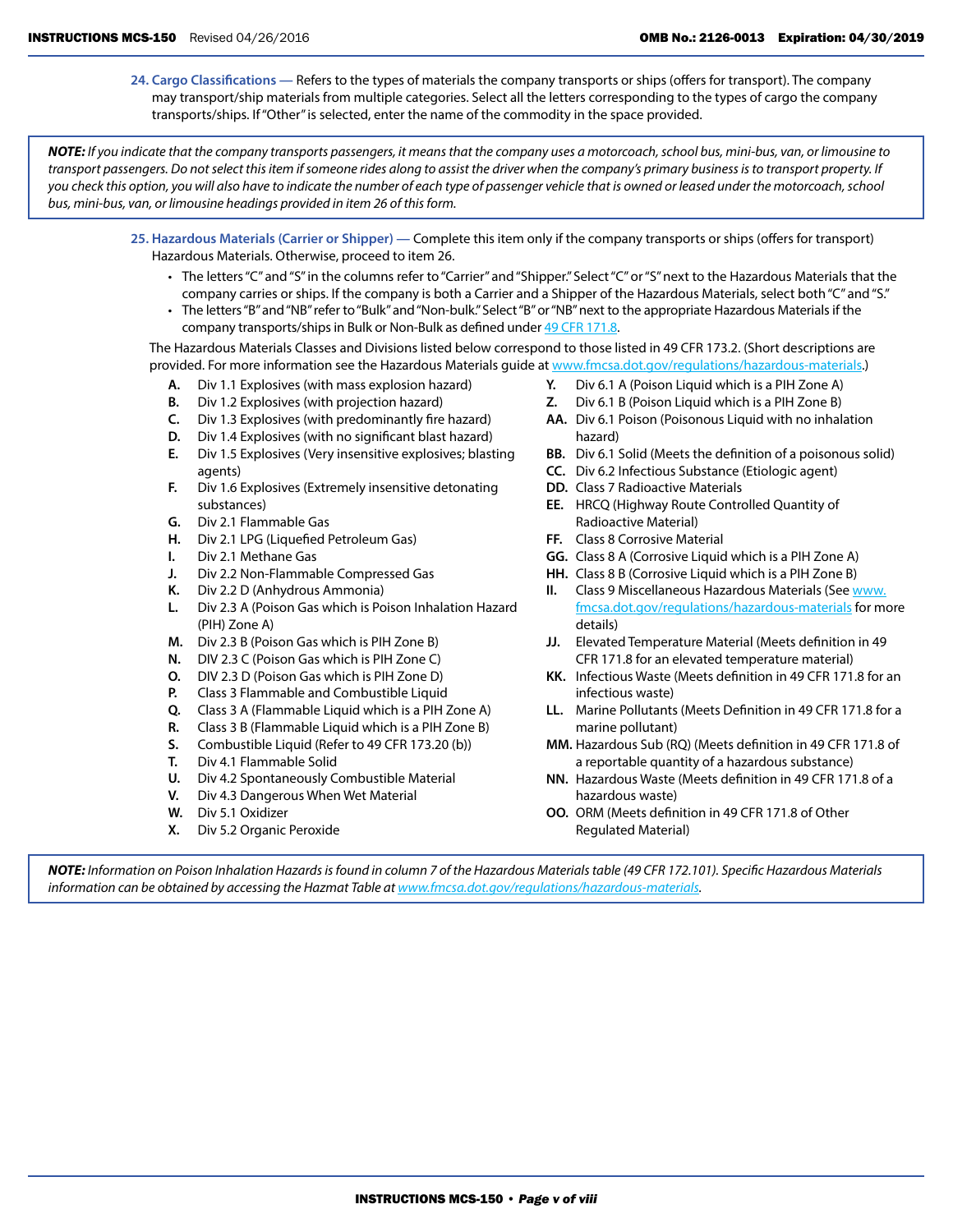**26. Number of Vehicles that will be Operated in the U.S. —** Provide the number of each type of CMV that the company uses in its U.S. operations broken out by the method used to acquire the vehicle (owned, term-leased, or trip-leased). Owned means the company holds title to the CMV, term leased means the vehicle is leased for a specific time period or term of contract, and trip leased means the CMV is leased on a trip-by-trip basis as needed. If the company owns or leases a commercial motor vehicle that is used to transport passengers rather than property within the U.S. (includes motorcoach, school bus, bus, passenger van, or limousine only), then indicate the number of each type of passenger-carrying CMV (by its passenger-carrying capacity) that is owned, term-leased, or trip-leased. For passenger-carrying vehicles, count the driver as a passenger when determining a vehicle's passenger-carrying capacity. Reference the definitions for each type of passenger-carrying vehicle below. For example, if the company owns 3 straight trucks and 1 trailer and term leases 2 additional trailers, the table would be filled out like this:

|                |                    |                          |                 | Hazmat         | Hazmat                                     |       |          |                   |       |            |               |       |        | Number of vehicles carrying number of passengers (including the driver) |  |
|----------------|--------------------|--------------------------|-----------------|----------------|--------------------------------------------|-------|----------|-------------------|-------|------------|---------------|-------|--------|-------------------------------------------------------------------------|--|
|                |                    |                          |                 | Cargo          | Cargo                                      |       |          | <b>School Bus</b> |       | <b>Bus</b> | Passenger Van |       |        | Limousine                                                               |  |
|                | Straight<br>Trucks | Truck<br><b>Tractors</b> | <b>Trailers</b> | Tank<br>Trucks | Tank<br>Motor-<br><b>Trailers</b><br>coach | $1-8$ | $9 - 15$ | $16+$             | $16+$ | $1-8$      | $9-15$        | $1-8$ | $9-15$ | $16+$                                                                   |  |
| Owned          | 3                  |                          |                 |                |                                            |       |          |                   |       |            |               |       |        |                                                                         |  |
| Term<br>Leased |                    |                          | 2               |                |                                            |       |          |                   |       |            |               |       |        |                                                                         |  |
| Trip<br>Leased |                    |                          |                 |                |                                            |       |          |                   |       |            |               |       |        |                                                                         |  |

If the company transports passengers and has a term lease on 2 limos that carry 9 passengers each (including the driver) and owns 1 bus that carries 18 passengers (including the driver), the table would be filled out like this:

|                |                    |                          |                 | Hazmat         | Hazmat                  |                 |       |                   |       |            |               |        |       | Number of vehicles carrying number of passengers (including the driver) |       |
|----------------|--------------------|--------------------------|-----------------|----------------|-------------------------|-----------------|-------|-------------------|-------|------------|---------------|--------|-------|-------------------------------------------------------------------------|-------|
|                |                    |                          |                 | Cargo          | Cargo                   |                 |       | <b>School Bus</b> |       | <b>Bus</b> | Passenger Van |        |       | Limousine                                                               |       |
|                | Straight<br>Trucks | Truck<br><b>Tractors</b> | <b>Trailers</b> | Tank<br>Trucks | Tank<br><b>Trailers</b> | Motor-<br>coach | $1-8$ | $9 - 15$          | $16+$ | $16+$      | $1-8$         | $9-15$ | $1-8$ | $9 - 15$                                                                | $16+$ |
| Owned          |                    |                          |                 |                |                         |                 |       |                   |       |            |               |        |       |                                                                         |       |
| Term<br>Leased |                    |                          |                 |                |                         |                 |       |                   |       |            |               |        |       | 2                                                                       |       |
| Trip<br>Leased |                    |                          |                 |                |                         |                 |       |                   |       |            |               |        |       |                                                                         |       |

Passenger vehicles are defined as:

- **Motorcoach** A vehicle designed for long distance transportation of passengers, usually equipped with storage racks above the seats and a baggage hold beneath the passenger compartment.
- **School Bus** A vehicle designed and/or equipped mainly to carry primary and secondary students to and from school, usually built on a medium or large truck chassis.
- **Bus, 16+** A motor vehicle that is designed or constructed to transport 16 or more passengers (including the driver) that does not meet the definition of a motorcoach or a school bus of any size. Bus includes a mini-bus (which is typically built on a small truck chassis), a low-floor bus, and any other 16 or more passenger capacity vehicle not otherwise defined on this form.
- **Passenger Van** A small motor vehicle designed or used to transport 15 or fewer passengers, including the driver. *(If the company uses a van to transport something other than passengers, enter the number of vehicles under "straight trucks.")*
- **Limousine** A passenger vehicle usually built on a lengthened automobile chassis.
- **27. Driver Information** Enter the number of interstate and intrastate drivers who operate CMVs for the company on an average workday. Part-time, casual, term-leased, trip-leased, and company drivers should be included in the company's total driver headcount. Also, enter the total number of drivers (regardless of employment status) used in the company's operations (interstate and intrastate) and the total number of drivers that hold a valid Commercial Driver's License (CDL). Also, see the "100-mile-radius driver" consideration below.

*NOTE: The total number of drivers should be equal to all interstate plus all intrastate drivers. The total number of CDL drivers should be equal to or less than the total number of drivers.*

> **100-mile radius driver—** Driver operates exclusively within a 100 air-mile radius of the normal work-reporting location. For example, the company has 10 drivers, 5 that operate in interstate commerce and 5 that operate in intrastate commerce. Of the 5 that are intrastate, 2 stay exclusively within the 100-mile radius of their work location and 3 go beyond the 100-mile radius. All of the 5 interstate drivers are operating beyond a 100-mile radius. Of the 10 drivers, 8 have their CDL. This is how the form would be completed: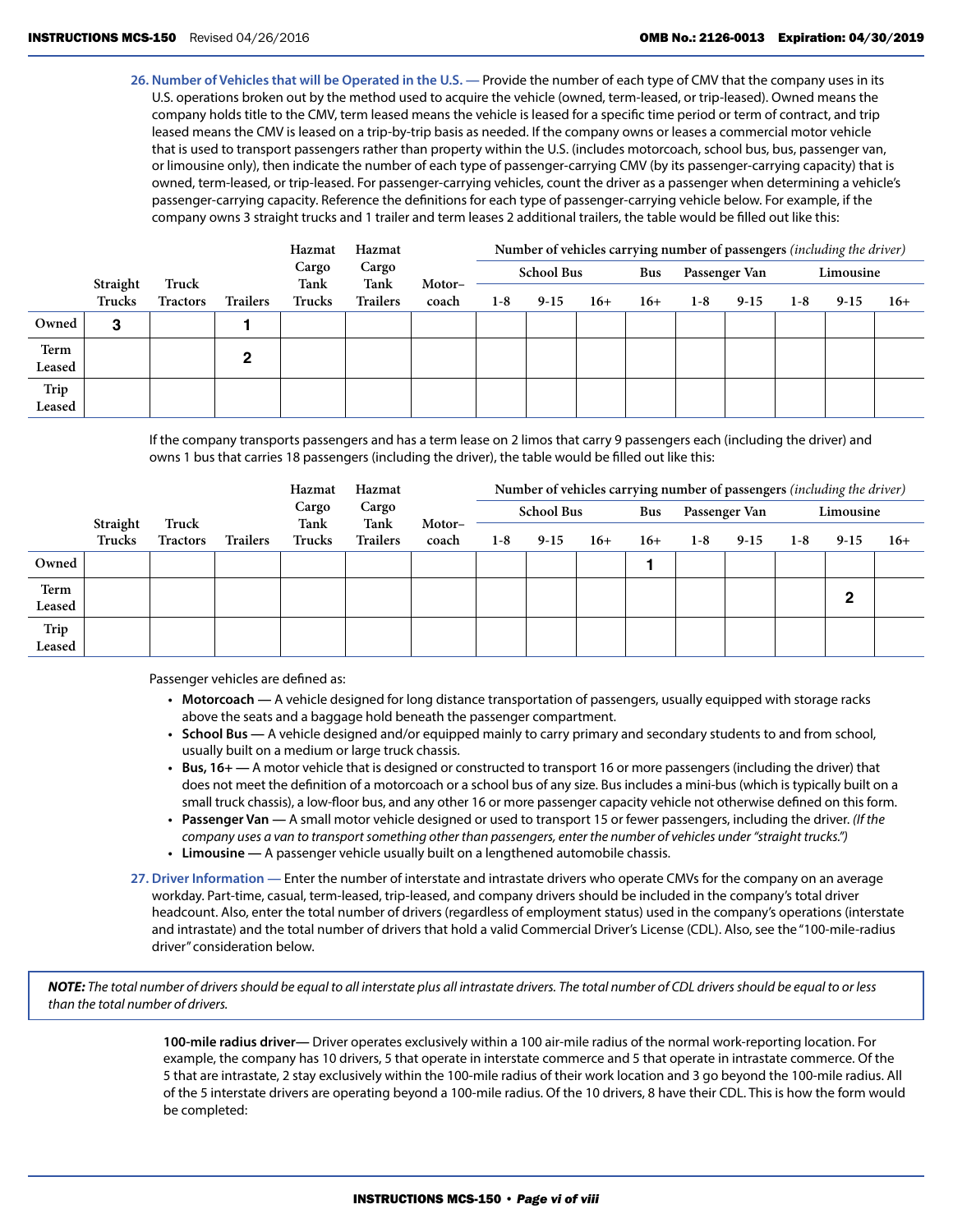| DRIVER INFORMATION            | <b>INTERSTATE</b> | <b>INTRASTATE</b> | <b>TOTAL DRIVERS</b> | <b>TOTAL CDL DRIVERS</b> |
|-------------------------------|-------------------|-------------------|----------------------|--------------------------|
| Within 100-Mile Radius        |                   |                   |                      |                          |
| <b>Bevond 100-Mile Radius</b> |                   |                   | 10                   |                          |

**28. If the company's USDOT Number and registration are currently revoked by FMCSA —** Enter the company's assigned USDOT Number in the space provided.

**29. Compliance Certification —** All Passenger Carrier applicants must complete this section. Read the statement and select the "YES" response only if the statement is true. Private entities that are primarily in the business of transporting people, whose operations affect commerce, and that transport passengers in an over-the-road bus (defined as a bus characterized by an elevated passenger deck over a baggage compartment) are subject to the U.S. Department of Transportation's Americans with Disabilities Act regulations located at 49 CFR Part 37, Subpart H. For a general overview of these regulations, go to the Federal Motor Carrier Safety Administration's website at [www.fmcsa.dot.gov/regulations/americans-disabilities-act-reporting-and-other-requirements](https://www.fmcsa.dot.gov/regulations/americans-disabilities-act-reporting-and-other-requirements-over-road-bus-companies)[over-road-bus-companies](https://www.fmcsa.dot.gov/regulations/americans-disabilities-act-reporting-and-other-requirements-over-road-bus-companies).

- **30. Enter name(s) of sole proprietor(s), officers, or partners and their titles** If the company's legal business structure is "Sole Proprietor," then enter the owner's name and title in the spaces provided; otherwise, enter the name of two company partners (if the company is a partnership) or two corporate officers and their titles if the company is a corporation *(for example, corporate officers might include Vice President , Secretary, Treasurer, President)*.
- **31. Certification Statement** Print or type the name of the individual authorized to sign documents on behalf of the entity listed in item 1 (Name of Motor Carrier). This individual must sign, date, and print or type his/her name and title in the spaces provided. The individual's signature must match his/her name. The authorized signer in this item should match one of the names provided in response to item 30.

*NOTE: If this form is not signed and dated with a printed/typed name and title of an authorized individual, the application will be rejected and a USDOT Number will NOT be assigned.*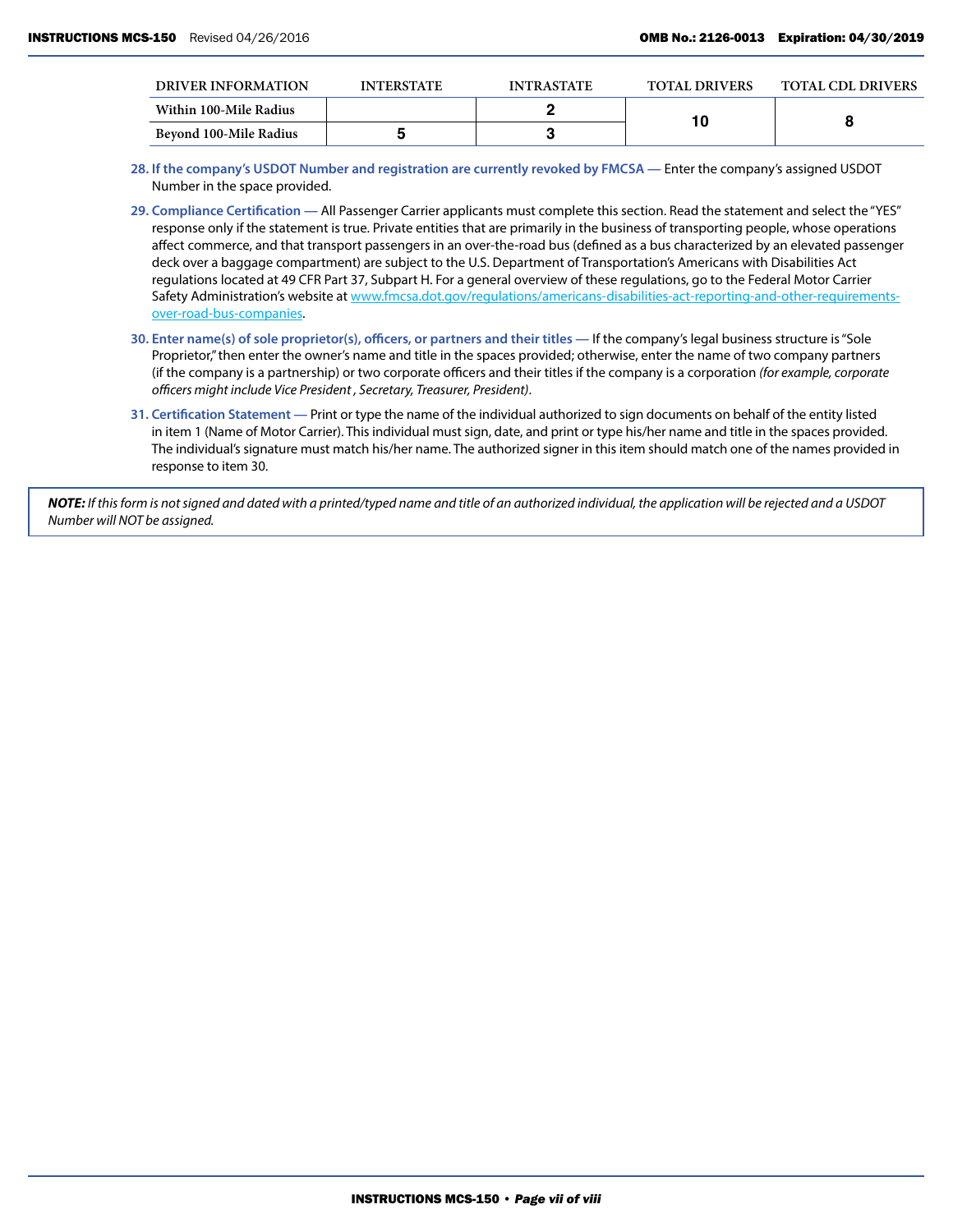### <span id="page-7-0"></span>**WHERE CAN I GET ADDITIONAL HELP AND INFORMATION?**

For your convenience, the following is a list of helpful links, most of which are referenced in this instructions document. Information is provided in English-only unless otherwise specified.

- 1. **FMCSA Registration & Assistance Web page:** [www.fmcsa.dot.gov/registration](https://www.fmcsa.dot.gov/registration)
- 2. **Printable Registration Forms:** [www.fmcsa.dot.gov/mission/forms](https://www.fmcsa.dot.gov/mission/forms)
- 3. **To find out If a company already has a USDOT Number:**

Call FMCSA toll-free at 1-800-832-5660 or go to [www.fmcsa.dot.gov/safety](https://www.fmcsa.dot.gov/safety):

- a. Under the section "Company Safety Records" select "Snapshot."
- b. Select the option labeled "Name" and enter either the company's "D.B.A. Name" (Doing Business As Name) or its Legal Name.
- c. Click on the "Search" button.
- d. The system will inform you whether a USDOT Number is assigned to the name entered.

| <b>Search Criteria</b>                                        |  |  |  |  |  |  |  |  |  |  |
|---------------------------------------------------------------|--|--|--|--|--|--|--|--|--|--|
| Users can search by DOT Number, MC/MX Number or Company Name. |  |  |  |  |  |  |  |  |  |  |
| <b>C USDOT Number C MC/MX Number C Name</b>                   |  |  |  |  |  |  |  |  |  |  |
| Enter Value: Smith                                            |  |  |  |  |  |  |  |  |  |  |
| Search                                                        |  |  |  |  |  |  |  |  |  |  |

- 4. Mexico-based carriers should use the following site to determine **which forms are required to operate in the U.S.**: [www.fmcsa.](https://www.fmcsa.dot.gov/safety/new-entrant-safety-assurance-program) [dot.gov/safety/new-entrant-safety-assurance-program](https://www.fmcsa.dot.gov/safety/new-entrant-safety-assurance-program) (English) or [www.fmcsa.dot.gov/mission/español](https://www.fmcsa.dot.gov/mission/español) (Spanish).
- 5. **Hazardous Materials Table/Hazardous Materials section** of the FMCSA website: [www.fmcsa.dot.gov/regulations/hazardous-materials](https://www.fmcsa.dot.gov/regulations/hazardous-materials).
- 6. **Pipeline and Hazardous Materials Safety Administration** (PHMSA) registration: [http://phmsa.dot.gov/hazmat/registration.](https://phmsa.dot.gov/hazmat/registration)
- 7. To get a **Dun & Bradstreet number** or find out if a company already has one: [www.dnb.com.](http://www.dnb.com)
- 8. To determine if the company's commodities are exempt (**Administrative Ruling 119**): [www.fmcsa.dot.gov/adminrule119](https://www.fmcsa.dot.gov/registration/administrative-ruling-119). If any commodity the company is transporting does not appear on these lists as exempt, then it is regulated.
- 9. 49 CFR 390.5 "**Definitions**" for more information on **Private motor carrier of passengers (business)** and **Private motor carrier of passengers (nonbusiness)**: [www.ecfr.gov/cgi-bin/retrieveECFR?gp=1&ty=HTML&h=L&mc=true&=PART&n=pt49.5.390.](http://www.ecfr.gov/cgi-bin/retrieveECFR?gp=1&ty=HTML&h=L&mc=true&=PART&n=pt49.5.390)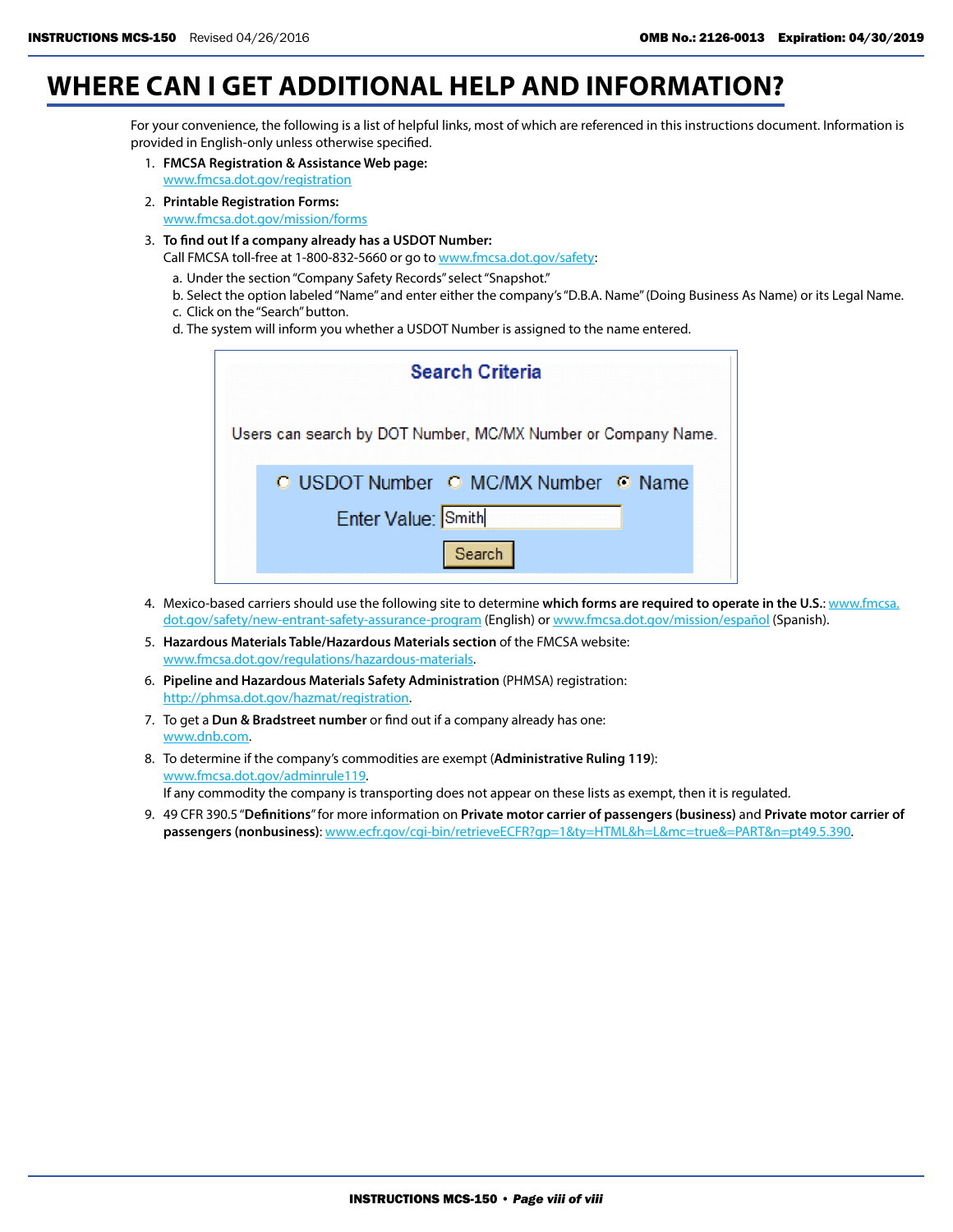#### <span id="page-8-0"></span>**The collection of this information is authorized under the provisions of 49 CFR, Parts 390-399.**

Public reporting for this collection of information is estimated to be 20 minutes (and 7.5 minutes for the biennial updates) per response, including the time for reviewing the instructions and completing and reviewing the data inserted on the form electronically. All responses to this collection of information are mandatory, and will be provided in confidence to the extent allowed by law. Notwithstanding any other provision of law, no person is required to respond to nor shall a person be subject to a penalty for failure to comply with a collection of information subject to the requirements of the Paperwork Reduction Act unless that collection of information displays a current valid OMB Control Number. The valid OMB Control Number for this information collection is 2126- 0013. Send comments regarding this burden estimate or any other aspect of this collection of information, including suggestions for reducing this burden, to: Information Collection Clearance Officer, Federal Motor Carrier Safety Administration, MC-MBI, U.S. Department of Transportation, Washington, D.C. 20590.

United States Department of Transportation Federal Motor Carrier Safety Administration

#### Motor Carrier Identification Report

*(Application for USDOT Number)*

## **FORM MCS-150**

#### **REASON FOR FILING** *(select only one)***:**

*New Application Biennial Update or Changes Out of Business Notification Reapplication (after revocation of new entrant)*

#### **1. LEGAL BUSINESS NAME:**

**2. DOING BUSINESS AS NAME** *(if different from Legal Business Name)***:**

#### **3-7. PRINCIPAL PLACE OF BUSINESS:**

| 3. STREET ADDRESS/ROUTE NUMBER                                                                                |                                        |         |                             |                                        |                                                   |
|---------------------------------------------------------------------------------------------------------------|----------------------------------------|---------|-----------------------------|----------------------------------------|---------------------------------------------------|
|                                                                                                               | 4. CITY                                |         | 5. STATE/PROVINCE           | 6. ZIP CODE                            | 7. COLONIA (Mexico only)                          |
| <b>8-12. MAILING ADDRESS:</b>                                                                                 | Same as Principal Address              |         | Mailing address below:      |                                        |                                                   |
| 8. STREET ADDRESS/ROUTE NUMBER                                                                                | 9. CITY                                |         | 10. STATE/PROVINCE          | 11. ZIP CODE                           | 12. COLONIA (Mexico only)                         |
| <b>13-15. CONTACT NUMBERS:</b>                                                                                |                                        |         |                             |                                        |                                                   |
| 13. PRINCIPAL BUSINESS PHONE NUMBER 14. PRINCIPAL CONTACT CELL PHONE NUMBER 15. PRINCIPAL BUSINESS FAX NUMBER |                                        |         |                             |                                        |                                                   |
| <b>16-19. IDENTIFICATION NUMBERS:</b>                                                                         |                                        |         |                             |                                        |                                                   |
| <b>16. USDOT NUMBER</b>                                                                                       | 17. MC or MX NUMBER                    |         | 18. DUN & BRADSTREET NUMBER | 19. IRS/TAX ID NUMBER                  | (see instructions before completing this section) |
| <b>20. E-MAIL ADDRESS:</b>                                                                                    |                                        |         |                             |                                        |                                                   |
| <b>21. CARRIER MILEAGE</b> (to nearest 10,000 miles for the previous 12 months):                              |                                        |         |                             |                                        |                                                   |
|                                                                                                               |                                        |         |                             |                                        |                                                   |
| 22. COMPANY OPERATIONS (check all that apply):                                                                |                                        |         |                             |                                        |                                                   |
| A. Interstate Carrier                                                                                         | <b>B.</b> Intrastate Hazmat<br>Carrier | Carrier | C. Intrastate Non-Hazmat    | <b>D.</b> Interstate Hazmat<br>Shipper | E. Intrastate Hazmat<br>Shipper                   |
| 23. OPERATION CLASSIFICATIONS (check all that apply):                                                         |                                        |         |                             |                                        |                                                   |

**K.** Indian Tribe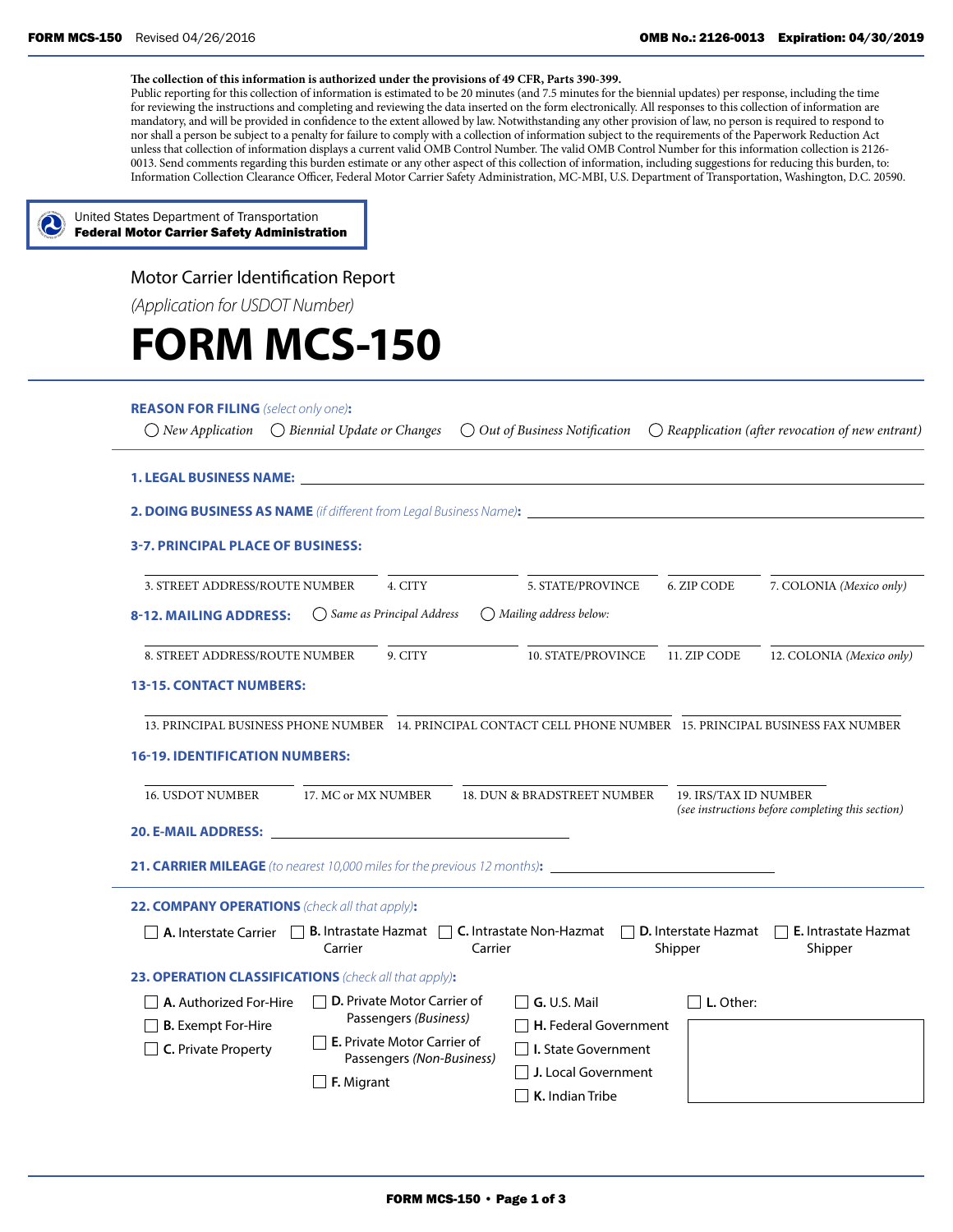| 24. CARGO CLASSIFICATIONS (check all that apply):                                                                                                |        |                  |                             |                          |                             |                          |  |  |
|--------------------------------------------------------------------------------------------------------------------------------------------------|--------|------------------|-----------------------------|--------------------------|-----------------------------|--------------------------|--|--|
| A. General Freight                                                                                                                               |        |                  | I. Machinery, Large Objects | <b>O.</b> Coal/Coke      |                             | Y. Paper Product         |  |  |
| <b>B.</b> Household Goods                                                                                                                        |        |                  | $\Box$ J. Fresh Produce     | R. Meat                  |                             | Z. Utility               |  |  |
| C. Metal: Sheets, Coils, Rolls                                                                                                                   |        | K. Liquids/Gases |                             |                          | S. Garbage, Refuse, Trash   | AA. Farm Supplies        |  |  |
| <b>D.</b> Motor Vehicles                                                                                                                         |        |                  | L. Intermodal Container     | T. U.S. Mail             |                             | <b>BB.</b> Construction  |  |  |
| E. Drive Away/Towaway                                                                                                                            |        |                  | M. Passengers               | <b>U.</b> Chemicals      |                             | <b>CC.</b> Water Well    |  |  |
| F. Logs, Poles, Beams, Lumber                                                                                                                    |        |                  | N. Oil Field Equipment      |                          | V. Commodities Dry Bulk     | DD. Other:               |  |  |
| <b>G.</b> Building Materials                                                                                                                     |        |                  | <b>O.</b> Livestock         | W. Refrigerated Food     |                             |                          |  |  |
| H. Mobile Homes                                                                                                                                  |        |                  | P. Grain, Feed, Hay         | X. Beverages             |                             |                          |  |  |
|                                                                                                                                                  |        |                  |                             |                          |                             |                          |  |  |
|                                                                                                                                                  |        |                  |                             |                          |                             |                          |  |  |
| 25. HAZARDOUS MATERIALS (Carrier or Shipper) (check all that apply):<br>(C=Carrier; S=Shipper; B=Bulk, in cargo tanks; NB=Non-Bulk, in packages) |        |                  |                             |                          |                             |                          |  |  |
|                                                                                                                                                  | C<br>S | <b>NB</b><br>B   |                             | S<br>C<br>B<br><b>NB</b> |                             | C<br>S<br>B<br><b>NB</b> |  |  |
| A. DIV 1.1                                                                                                                                       |        |                  | <b>O.</b> DIV 2.3D          |                          | <b>CC.</b> DIV 6.2          |                          |  |  |
| <b>B.</b> DIV 1.2                                                                                                                                |        |                  | P. CLASS 3                  |                          | DD. CLASS 7                 |                          |  |  |
| $C.$ DIV 1.3                                                                                                                                     |        |                  | Q. CLASS 3A                 |                          | EE. HRCQ                    |                          |  |  |
| <b>D.</b> DIV 1.4                                                                                                                                |        |                  | R. CLASS 3B                 |                          | FF. CLASS 8                 |                          |  |  |
| <b>E.</b> DIV 1.5                                                                                                                                |        |                  | S. COMB LIO                 |                          | GG. CLASS 8A                |                          |  |  |
| <b>F.</b> DIV 1.6                                                                                                                                |        |                  | <b>T. DIV 4.1</b>           |                          | HH. CLASS 8B                |                          |  |  |
| G. DIV 2.1 (Flam. Gas)                                                                                                                           |        |                  | <b>U.</b> DIV 4.2           |                          | II. CLASS 9                 |                          |  |  |
| <b>H. DIV 2.1 LPG</b>                                                                                                                            |        |                  | <b>V.</b> DIV 4.3           |                          | JJ. ELEVATED TEMP. MAT.     |                          |  |  |
| I. DIV 2.1 (Methane)                                                                                                                             |        |                  | <b>W.</b> DIV 5.1           |                          | <b>KK. INFECTIOUS WASTE</b> |                          |  |  |
| $J.$ DIV 2.2                                                                                                                                     |        |                  | <b>X.</b> DIV 5.2           |                          | LL. MARINE POLLUTANTS       |                          |  |  |
| K. DIV 2.2D (Ammonia)                                                                                                                            |        |                  | <b>Y.</b> DIV 6.1A          |                          | MM. HAZARDOUS SUB (RQ)      |                          |  |  |
| <b>L.</b> DIV 2.3A                                                                                                                               |        |                  | <b>Z.</b> DIV 6.1B          |                          | NN. HAZARDOUS WASTE         |                          |  |  |
| M. DIV 2.3B                                                                                                                                      |        |                  | AA. DIV 6.1 POISON          |                          | OO. ORM                     |                          |  |  |

#### **26. NUMBER OF VEHICLES THAT WILL BE OPERATED IN THE U.S.:**

|                |          |                 |                 | Hazmat        | Hazmat          |        |       | Number of vehicles carrying number of passengers (including the driver) |       |            |               |          |       |           |       |
|----------------|----------|-----------------|-----------------|---------------|-----------------|--------|-------|-------------------------------------------------------------------------|-------|------------|---------------|----------|-------|-----------|-------|
|                | Straight | Truck           |                 | Cargo<br>Tank | Cargo<br>Tank   | Motor- |       | <b>School Bus</b>                                                       |       | <b>Bus</b> | Passenger Van |          |       | Limousine |       |
|                | Trucks   | <b>Tractors</b> | <b>Trailers</b> | Trucks        | <b>Trailers</b> | coach  | $1-8$ | $9 - 15$                                                                | $16+$ | $16+$      | $1-8$         | $9 - 15$ | $1-8$ | $9-15$    | $16+$ |
| Owned          |          |                 |                 |               |                 |        |       |                                                                         |       |            |               |          |       |           |       |
| Term<br>Leased |          |                 |                 |               |                 |        |       |                                                                         |       |            |               |          |       |           |       |
| Trip<br>Leased |          |                 |                 |               |                 |        |       |                                                                         |       |            |               |          |       |           |       |

DIV 6.1 SOLID

**BB.**

#### **27. DRIVER INFORMATION:**

**N.** DIV 2.3C

| <b>DRIVER INFORMATION</b>     | <b>INTERSTATE</b> | <b>INTRASTATE</b> | <b>TOTAL DRIVERS</b> | <b>TOTAL CDL DRIVERS</b> |
|-------------------------------|-------------------|-------------------|----------------------|--------------------------|
| Within 100-Mile Radius        |                   |                   |                      |                          |
| <b>Bevond 100-Mile Radius</b> |                   |                   |                      |                          |

#### **28. IS YOUR USDOT NUMBER REGISTRATION CURRENTLY REVOKED BY THE FMCSA?**

*Yes No* If yes, enter your USDOT Number: